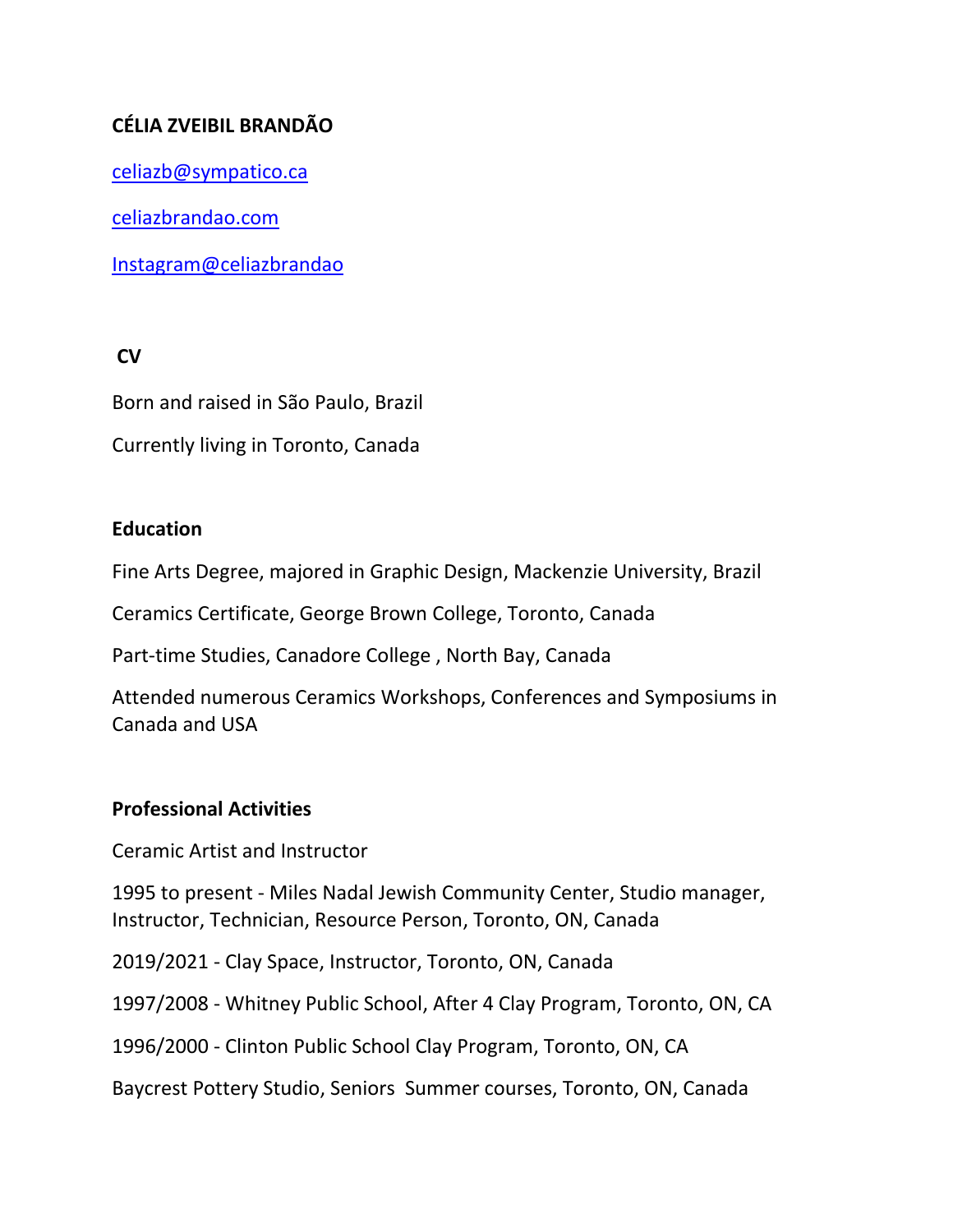#### **Juried and Solo Exhibitions**

 – The Gardiner Museum Shop, "Flux", Toronto Potters Biennial, Toronto, ON, CA

– Jonathon Bancroft-Snell Gallery, "Matter of Clay V", London, ON, CA

– ICAN On-Line Juried Exhibition "Holiday Entertaining", USA

– Miles Nadal Community Center Virtual Gallery Show, Toronto, ON,CA

– The Potters' Guild of Hamilton and Region Biennial "Altered Elements", Dundas, ON, CA

– Jonathon Bancroft-Snell Gallery, "Woodfired", London, ON, CA

– Jonathon Bancroft-Snell Gallery, "Solo Exhibition", London, ON, CA

– Shane Norrie Contemporary Gallery "Bon Feu", Stratford, ON, CA

– Toronto Potters "19th Biennial Juried Exhibition", Toronto, ON, CA

– Gardiner Museum Shop "Revitalize", Toronto, ON, CA

– Jonathon Bancroft-Snell Gallery, "Matter of Clay IV", London, ON, CA

– Craft Ontario Gallery, Mentorship with Linda Sormin Exhibition "Small Transgressions", Toronto, ON, CA

– Carnegie Gallery, "Women Who Wood III", Dundas, ON, CA

– Jonathon Bancroft-Snell Gallery, "The Great Mug Spectacular", London, ON, CA

– Gardiner Museum, Toronto Potters "18th Biennial", Toronto, ON,CA

– Carnegie Gallery, Potters Guild of Hamilton and Region Biennial "Glazed Over", Dundas, ON, CA

– Gardiner Museum @ Gardiner Museum Shop Exhibition "Spring Awakening – Vases", Toronto, ON,CA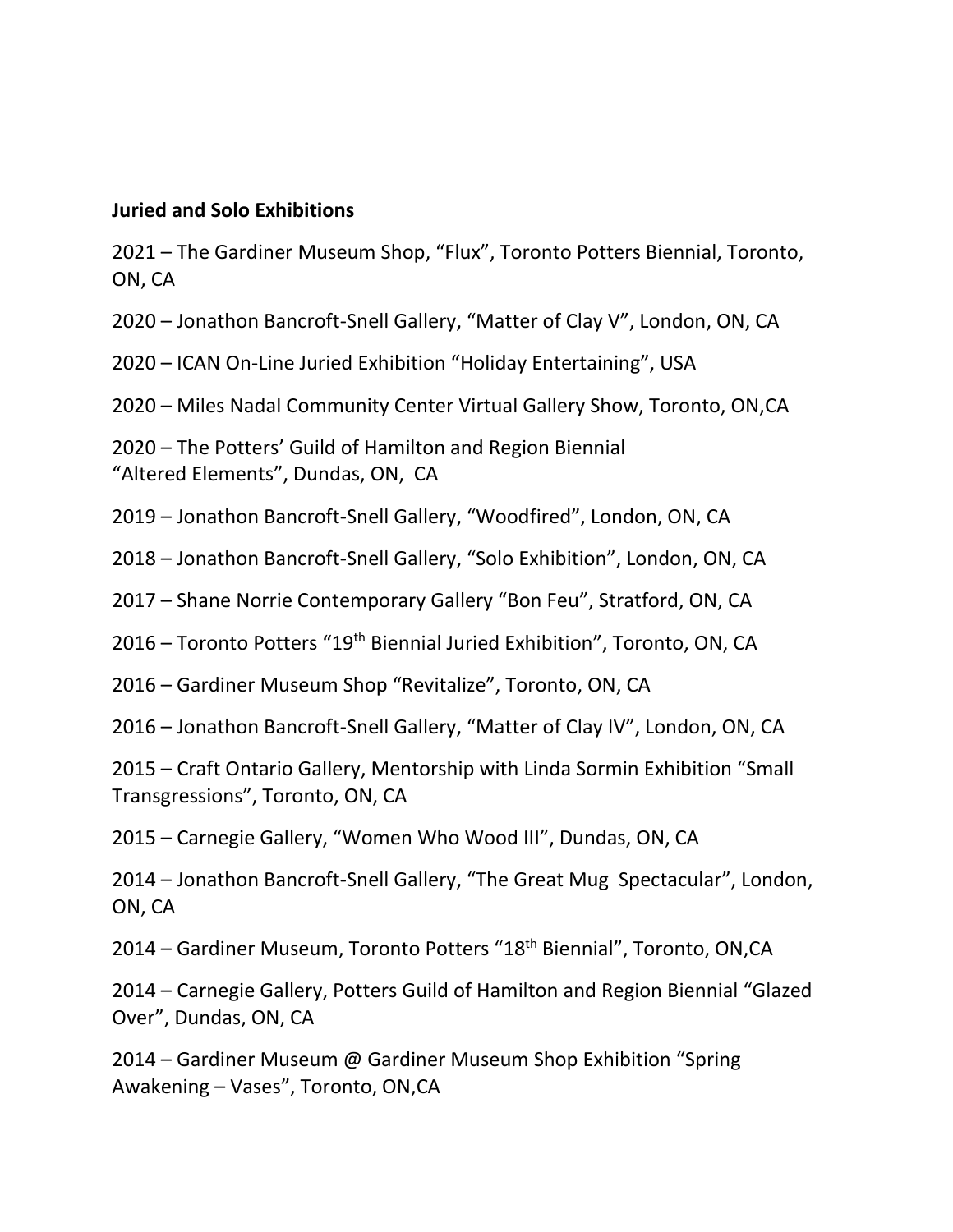2014/2013 – Burlington Art Centre, Exhibition curated by Jonathan Smith 'Soda Salt Wood", Burlington, ON ,CA

2013 – Sheridan College, "Fireworks 2013" Travelling Exhibition, Oakville, ON, CA

2012 – Ontario Craft Council Gallery, Toronto Potters "16<sup>th</sup> Biennial Juried Exhibition, Toronto, ON, CA

2011 – The Colborne Art Gallery, "Women Who Wood II Exhibition", Colborne, ON, CA

2011 – Jonathon Bancroft-Snell Gallery, "Matter of Clay III", London, ON, CA

2010 – Carnegie Gallery, Potters' Guild of Hamilton and Region Biennial Juried Exhibition "Homage", Dundas, ON, CA

2010 – Jonathon Bancroft-Snell Gallery, Exhibition "Upstarts", London, ON, CA

2010 – Gardiner Museum of Ceramic Art,  $15<sup>th</sup>$  Biennial Juried Exhibition "30 Years of Toronto Potters", Toronto, ON, CA

2009 – Harbinger Gallery, "Clay Exchange" Exhibition, Waterloo, ON, CA

2009 – Jonathon Bancroft-Snell Gallery, "Teapots No Drips Allowed", London, ON, CA

2008 – Londsdale Gallery, "Art Market Exhibition", Toronto, ON, CA

2008 – Carnegie Gallery, FUSION the Ontario Clay and Glass Association Exhibition "Fireworks 2008 Travelling Exhibitions", Dundas, ON, CA

2008 – Ontario Craft Council Gallery, Toronto Potters "14<sup>th</sup> Biennial Juried Exhibition", Toronto, ON, CA

2007/08 – Burlington Art Centre Gallery, "Echoes and Ripples, a representation of the Toronto Potters", Burlington, ON, CA

2007 – Distill Gallery, "The CUP Exhibition", The Distillery Toronto, ON, CA

2007 – Williams Mill Visual Art Centre Gallery, "Women Who Wood, a wood fired ceramic work Exhibition", Glen Williams, ON, CA

2007 – You and Me Gallery - James North Studio, "Table to Wall" Exhibition, Hamilton, ON,CA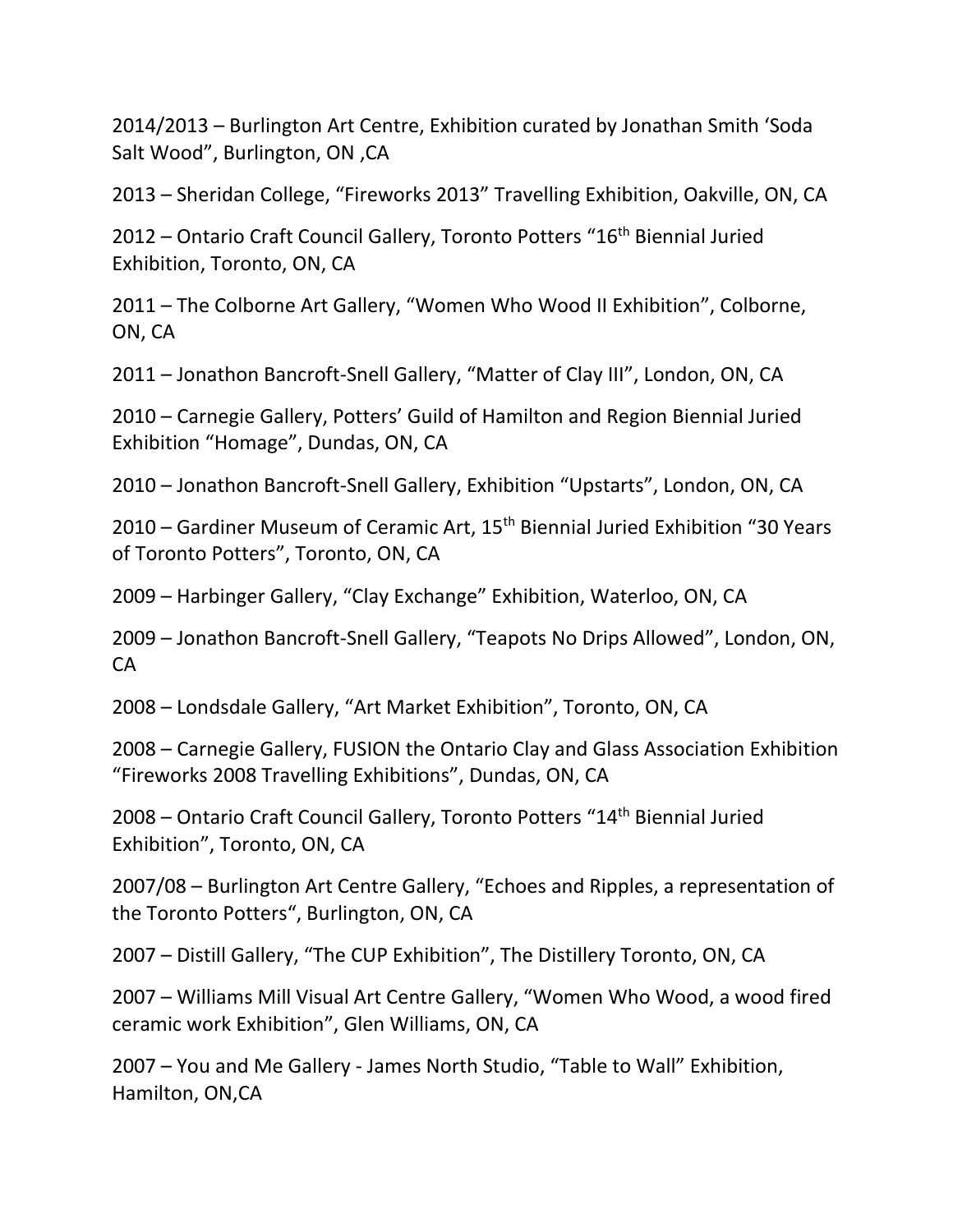2007 – FUSION the Clay and Glass Association, "FUSION Craft Year 2007", Toronto, ON, CA

2007 – Fawn Ceramics Gallery, "Teapot Show", Toronto, ON, CA

2006 – Jonathon Bancroft-Snell Gallery, "Matter of Clay II – Repeats and Occasional Pots", London, ON, CA

2006 – Carnagie Gallery, "COLLECT" Biennial, Dundas, ON,CA

2006 – The Gardiner Museum of Ceramic Art Shop, Toronto Potters " $13<sup>th</sup>$ Biennial", Toronto, ON, CA

2006 – The Distill – The Distill Cup, Toronto, ON, CA

2005 – FUSION Exhibition "Fireworks 2005", Toronto, ON, CA

2004 – San Angelo Museum of Fine Arts, "The 15th San Angelo National Ceramic Competition", Texas, USA

2004 – Clay Design Gallery – Featured Artist Solo Show , Toronto, ON, CA

2004 – Harboufront Center Gallery, "Uncommon Objects" Toronto Potters 12th Biennial, Toronto, ON, CA

2004 – Carnagie Gallery, "Assemblage", The Potters' Guild of Hamilton and Region, Dundas, ON, CA

2003 – The Gardiner Museum of Ceramic Arts Gallery, "The Mad Hatter Tea Party", Toronto, ON, CA

2003 – Jonathon Bancroft-Snell Gallery, "Original Canadian Art", London, ON, CA

2003 – "Fireworks 2003 Travelling Exhibition", Ottawa, ON, CA

2002 – The Gardiner Museum of Ceramic Art Gallery, Toronto Potters  $"11"$ Biennial", Toronto, ON, CA

2001 – FUSION The Ontario and Glass Association, "Fireworks 2000 a Travelling Exhibition", Ontario, CA

2001 – Jonathon Bancroft-Snell Gallery, "Matter of Clay I", London, ON, CA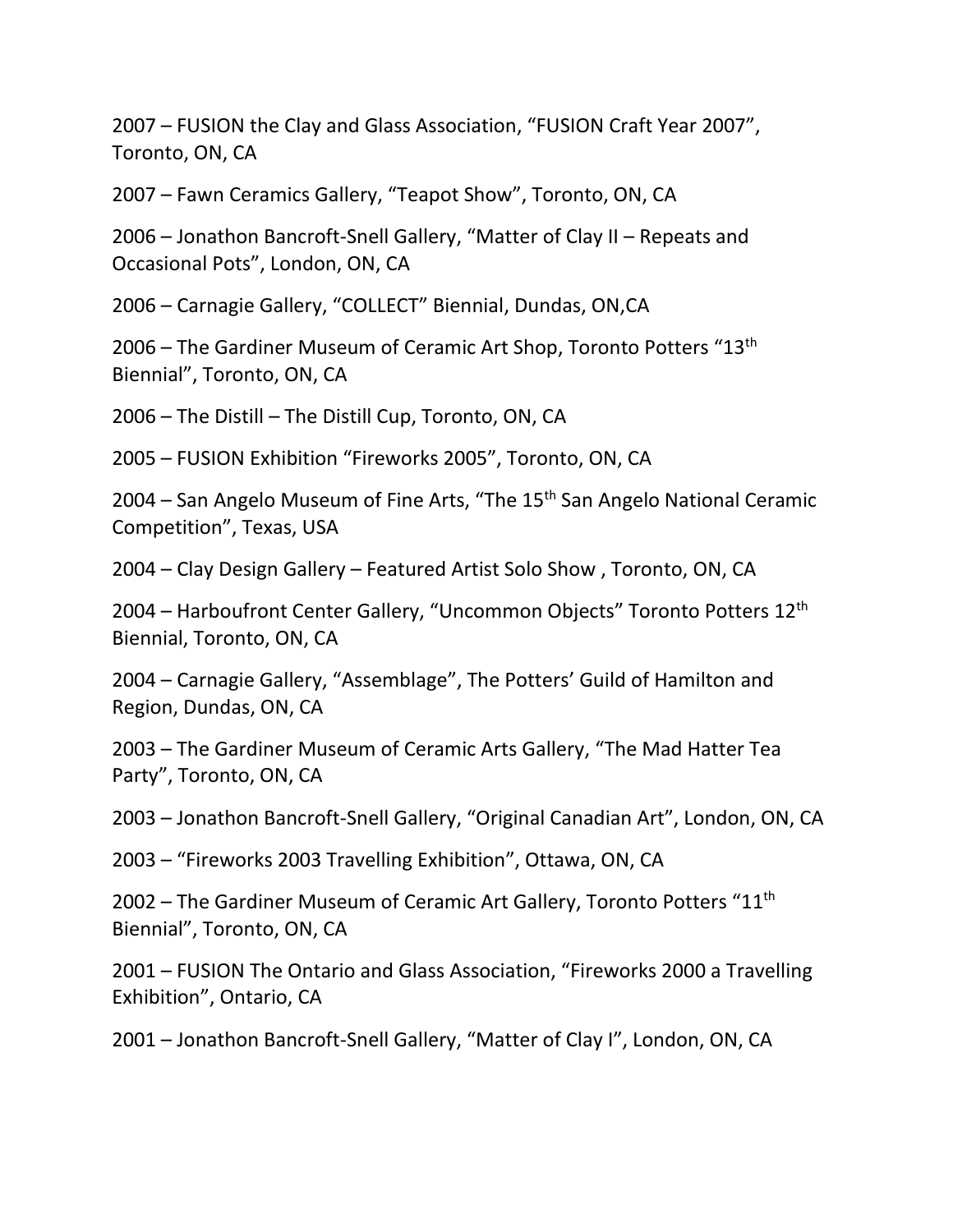2000 – John B. Aird Gallery, "Clay Perspectives", Toronto Potters 10<sup>th</sup> Biennial, Toronto, ON, CA

2000 – Outreach Gallery - Ontario College of Art and Design, "Fireworks 2000 Travelling Exhibition", Toronto, ON, CA

2000 – Carnagie Gallery – "In the Beginning", The Potters' Guild of Hamilton and Region, Dundas, ON, CA

### **Awards**

2020 – **Best in Show**, ICAN Online Juried Exhibition "Holiday Entertaining", USA

2020 – **Honorable Mention**, The Potters' Guild of Hamilton and Region 2020 Biennial Juried Exhibition "Altered Elements", CA

2010 – **Ontario Crafts Council Design Award**, The Potter's Guild of Hamilton and Region Biennial Juried Exhibition "Homage" , CA

2008 – **Toronto Potters Award***,* Toronto Potters 14th Biennial Juried Exhibition, CA

2006 – **Gardiner Museum Shop Award***,* Toronto Potters "13th Biennial Juried Exhibition"*,* CA

2004 – **Toronto Potters Award**, Toronto Potters 12th Biennial Juried Exhibition "Uncommon Objects Showcases", CA

2003 – **FUSION Best Design Award**, Ontario Crafts Council "Fireworks 2003", CA

2000 – **Design Award**, Ontario Crafts Council, Toronto Potters 10<sup>th</sup> Biennial Juried Exhibition, CA

## **Publications**

2021 – Pottery Making Illustrated magazine, USAs

2013 – 500 Teapots – volume 2, Lark Books , USA

2011 – FUSION Magazine, Autumn – A magazine for clay and glass, CA